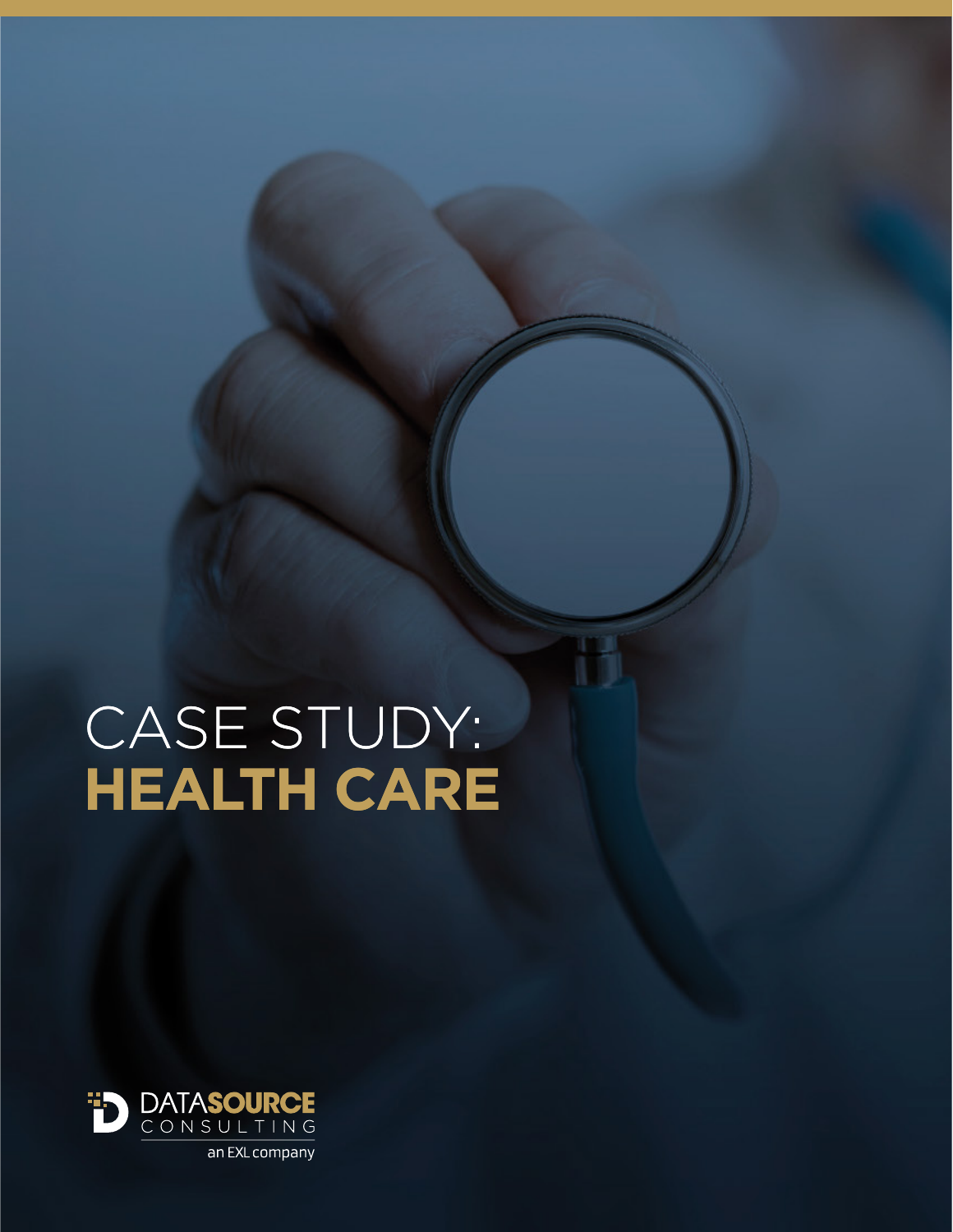## CLIENT BACKGROUND

This top integrated healthcare company adopted a next-generation data warehouse to make more informed decisions about clinic expansion, patient service, and overall clinic effectiveness.

## BUSINESS FOCUS

This world-class healthcare organization cares for patients in more than 2,200 clinics. It delivers life-sustaining services to hundreds of thousands of patients each year.

## OBSTACLES

In light of increasing competition and with an enduring commitment to improve patient care, the client's Market Intelligence team wanted to better leverage its data to optimize clinic effectiveness for location, performance, and activity.

Prior to working with Datasource Consulting, this organization relied on a data warehouse built from two data sources. They had cobbled together a dashboard from several different data sources to provide new insights and analytical capabilities to executives and field personnel. The maintenance of the data blending was not feasible in the long-run. With users already excited by a new prototype, they partnered with Datasource to integrate the new data into the existing data warehouse.

The system pulled together data from seven disparate internal and external data sources. It collected operational and financial data as well as patient data, competitor clinic data, and demographics. Leaders outlined key objectives for the updates to the data warehouse:

- Deliver data as quickly as possible
- Follow the architecture and standards of the existing Data Vault design
- Create an easy-to-use single data source for the Market Intelligence team application
- Design to accommodate defined analytical needs of enterprise stakeholders in the future

# THE DATASOURCE SOLUTION

Faced with a tight deadline, Datasource provided a business intelligence team to deliver a scalable, flexible, supportable, and cost effective data warehousing solution. The team included a scrum master, data architect, senior solution architect, multiple ETL resources, and a business analyst.

Datasource applied a Lean BI approach− relying on Agile and Waterfall development methodologies. With this practice, Datasource rapidly and incrementally integrated new data into the existing warehouse.

CLINICS APPROXIMATELY  $2,200$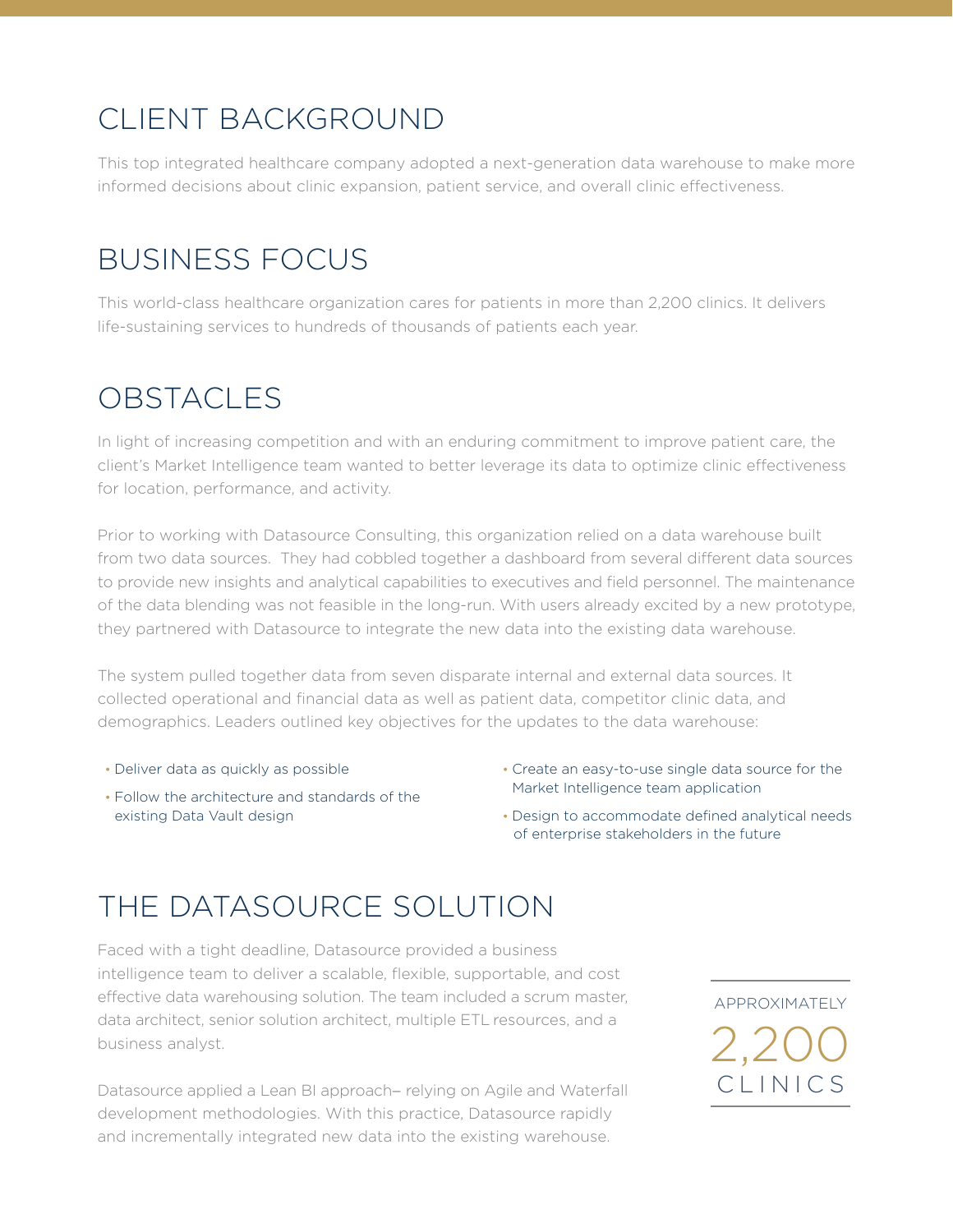#### THE ROADMAP

Datasource project management consultants teamed up with the company's Project Management Office (PMO) to delineate the project into multiple benchmarks and deliverables. Project outline:

- Worked with the Market Intelligence team to define data requirements in a data catalog
- Modeled the data design based on the business to optimize usability and durability
- Analyzed and profiled various internal and external data sources to get correct data
- Designed and built the ETL mappings with robust audit, balance, and control
- Modeled the data design based on the business to optimize usability and durability
- Supported client QA and UAT

#### THE RESULTS

The data warehouse upgrade was delivered successfully, both on time and under budget. Today, the Market Intelligence team has streamlined access to critical data and reporting. The expanded BI dashboard now pulls data from the enterprise data warehouse. Reporting and analytics now show both high-level views and granular detail into the performance of several business areas, such as:

- **Market Physician-Practice** tracking associations of physicians to practices  $(1)$
- **Market Intelligence** CMS market data on competitors updated by field personnel 2
- **Facility P&L -** a history of monthly facility profit and loss statements 3
- **Facility Performance –** monthly treatment, patient, and station counts 4
- **Treatment Through Discharge** treatments in and discharges from clinics 5
- **Referral Through Admission** referrals and admissions to clinics 6
- **Market Contacts** business development contact events from the CRM system  $(7)$

High-quality data gives the Market Intelligence team the information they need to make informed decisions. Team members now have qualified data at their fingertips to help support decisions regarding clinic expansion, service offerings, patient care, marketing analysis, and competitive analysis. The Market Intelligence team continues to leverage the system and the data to improve effectiveness across the organization.